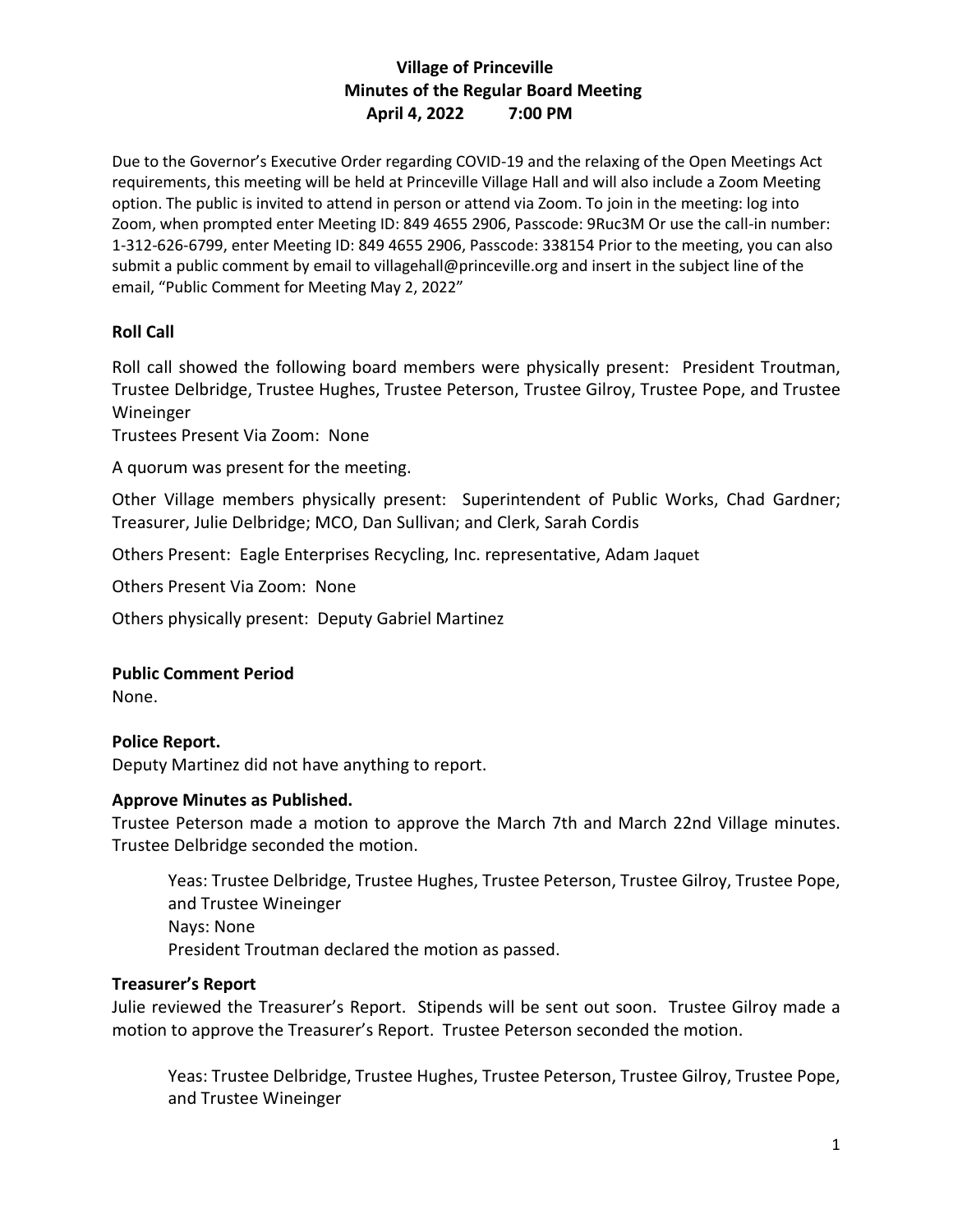Nays: None

President Troutman declared the motion as passed.

# **Paying of Bills**

Trustee Gilroy made a motion to approve the bills in the amount of \$30,085.14. Trustee Pope seconded the motion.

Yeas: Trustee Delbridge, Trustee Hughes, Trustee Peterson, Trustee Gilroy, Trustee Pope, and Trustee Wineinger Nays: None President Troutman declared the motion as passed.

### **Discuss Proposal from Eagle Enterprises Recycling**

Adam Jaquet, with Eagle Enterprises Recycling, Inc., presented the Village of Princeville with a proposal to renew/extend the contract for curbside recycling. A year-by-year and a 5-year plan were presented.

Year 1 would be \$3.95 per household, per month. Year 2: \$4.11 per household, per month. Year 3: \$4.27 per household, per month. Year 4: \$4.44 per household, per month. Year 5: \$4.62 per household, per month. Or the 5-year price-lock in average: \$4.28 per household, per month

The cost for residents from 2021 to 2022 went up about fifty cents(\$.50). Adam stated that Eagle Enterprises has had a shortage of CDL drivers, seen increased fuel costs, minimum wage increases, etc. The only change to items that can no longer be recycled are plastic bags. Trustee Delbridge wanted Adam to know that he thought there had been some customer service issues recently. Adam said that Eagle Enterprises is aware and working through some of those issues.

Superintendent Gardner said the Village used to have a large recycling dumpster. When residents' recycling was not picked up, the Village would pick it up and dump it in the dumpster. Eagle Enterprises would rather pick up the recycling at residents' homes than the Village be responsible for picking the recycling up.

This Eagle Enterprises Recycling proposal will be back on the agenda, for cost approval, prior to June 2022.

# **Municipal Code Officers Report.**

MCO Sullivan reviewed the report.

120 East Craig – There are concerns with inoperable vehicles at this location. The vehicle owner is responsible for the inoperable vehicle. Superintendent Gardner stated that if the owner of the complex knows about the stalled vehicles, they should contact the tenants about the vehicles.

If the Village of Princeville would like to do a tire and paint recycling event this would be a oneoff event. President Troutman stated that Ashley, at Discover Peoria, said there are grants that are potentially available. Discover Peoria does not have the staff to write the grants/complete the applications. The Village would need to find someone to freelance/write the grants.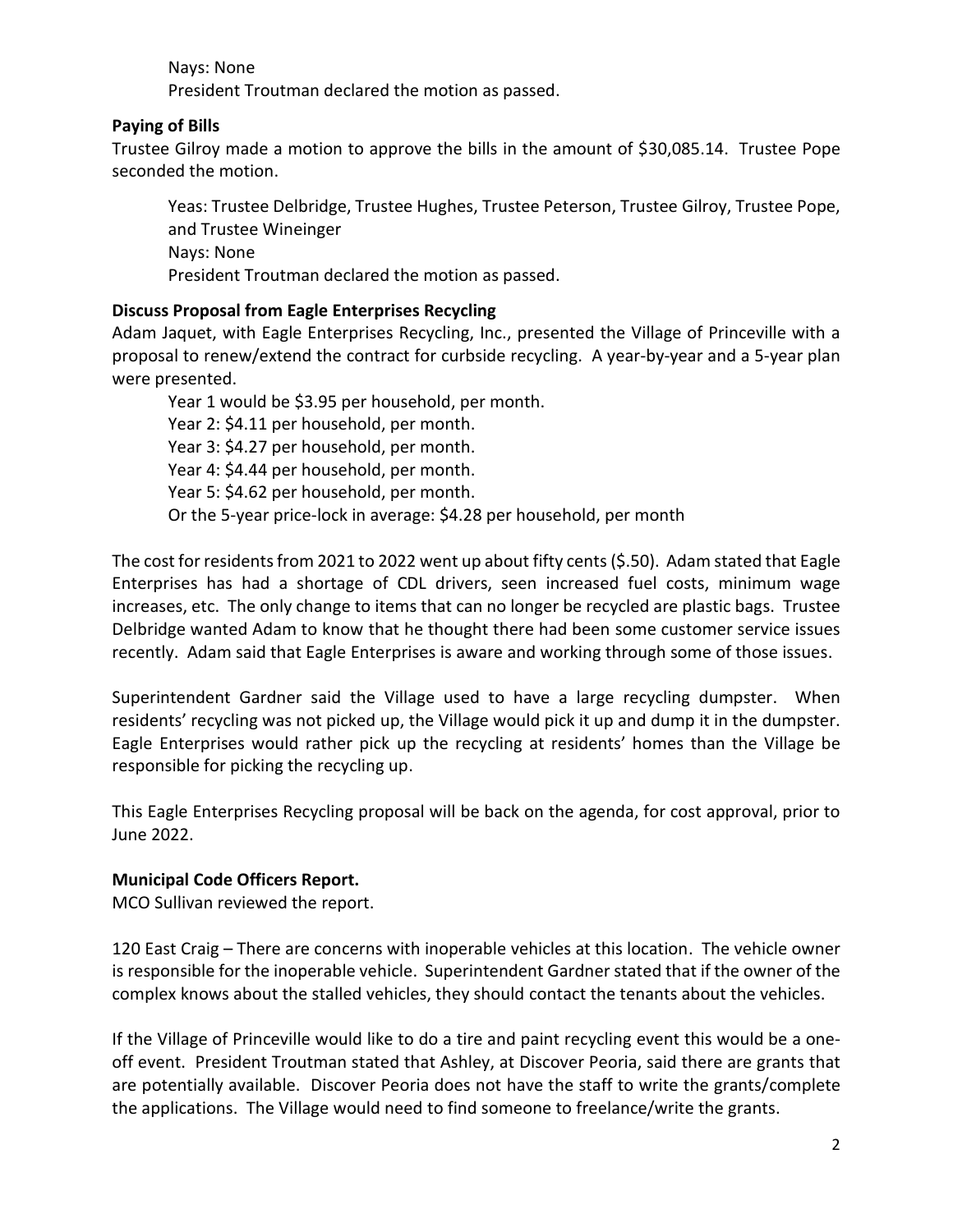Trustee Delbridge asked about the Alcoa property. President Troutman said there is one judgment against the property. Nothing can be done until the judgment is cleared. By May of 2022, work on tank removal is supposed to occur. MCO Sullivan and President Troutman are going to set up a meeting with the family.

## **Any Action Regarding MCO Report**

None.

# **Consider and Vote to Approve an Ordinance Amending License Classifications Under Liquor Code to Add License for Video Gaming Parlors.**

President Troutman discussed gaming parlors/cafes, similar to the one in Dunlap, IL. The Village's current license is for gas station convenience store gaming. These types of parlors/cafes would be in an established building.

President Troutman does want to do a review of all of the Village's licenses, to review fees and ask for suggestions.

Trustee Gilroy made a motion to approve an Ordinance Amending License Classifications Under Liquor Code to Add License for Video Gaming Parlors. Trustee Hughes seconded the motion.

Yeas: Trustee Delbridge, Trustee Hughes, Trustee Peterson, Trustee Gilroy, Trustee Pope, and Trustee Wineinger Nays: None President Troutman declared the motion as passed.

# **Discuss Aten Acres Lot 22.**

President Troutman said that Aten Acres Lot 22 was reviewed at the last meeting. He said the sale of the lot does not have to be advertised, because it is in the TIF District (it is platted but an undeveloped lot for sale). Superintendent Gardner said Ameren got back to him, and there is no cost to run electricity. If the Village wanted to move forward with the sale of the lot, the Village attorney would create the sales contract and handle the sale. It has to be sold with an ordinance. President Troutman said the list price would be \$5,000.00, and an ordinance would be presented/voted on at the next Village meeting.

# **Consider and Vote to Proceed with Preparing an Ordinance, Potential Sale, of Aten Acres, Lot 22.**

Trustee Delbridge made a motion to go ahead with preparing an Ordinance, Potential Sale, of Aten Acres, Lot 22, with all of the necessary preparations. Trustee Peterson seconded the motion.

Yeas: Trustee Delbridge, Trustee Peterson, Trustee Gilroy, and Trustee Wineinger Abstain: Trustee Hughes and Trustee Pope Nays: None President Troutman declared the motion as passed.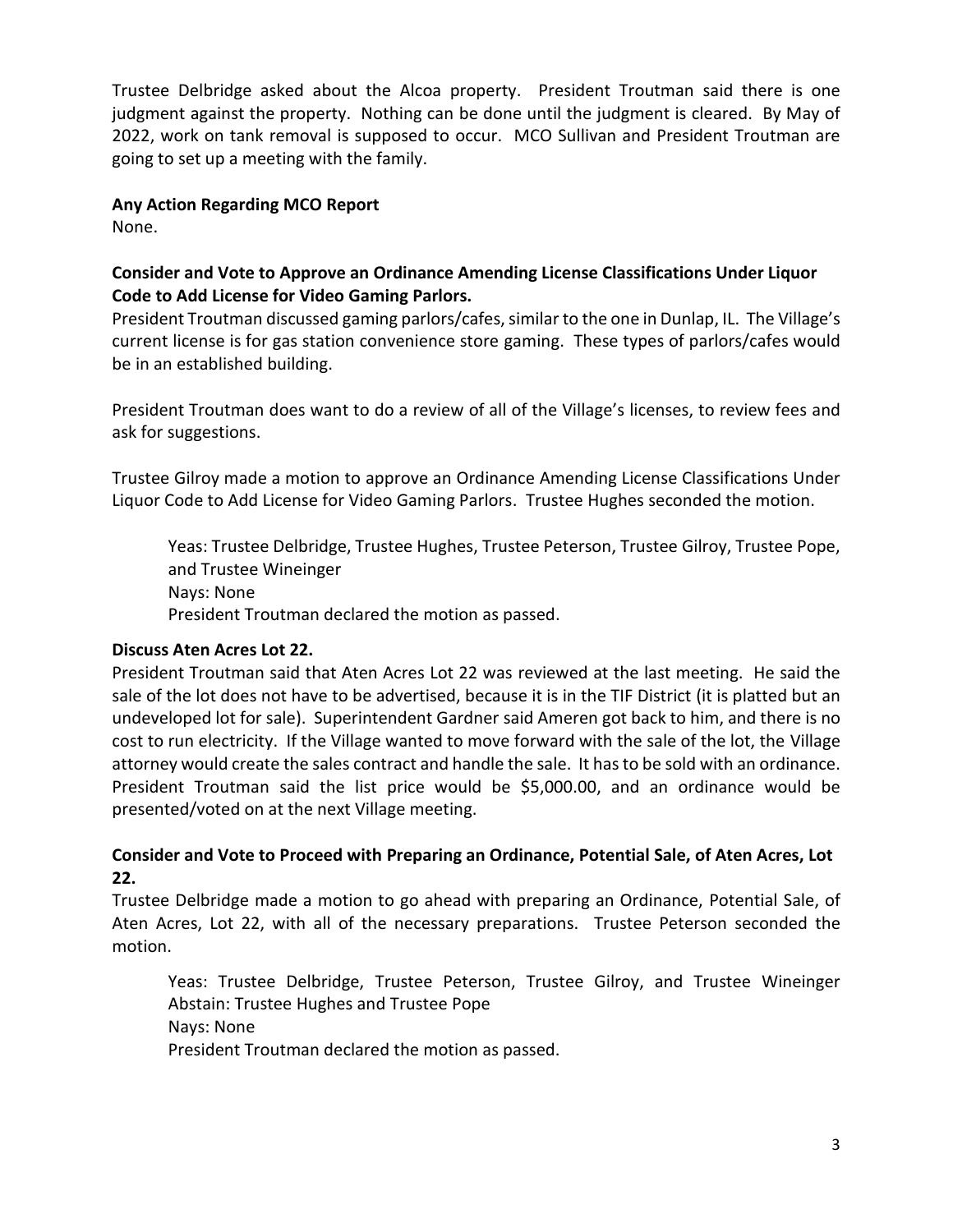## **Committee Reports**

The pool committee met and would like to increase hourly rates for the 2022 Season:

Pool Manager ~ \$15.00 per hour Assistant Manager(s), Maximum of two (2)  $\approx$  \$13.00 per hour Lifeguards  $\sim$  \$12.00 per hour

Trustee Gilroy said there was a need to purchase a cash register to keep better track of attendance. She found a slightly used one for \$150.00.

Trustee Gilroy asked about putting electricity on the east side of the building, and the possibility of moving the vending machines over there, to avoid afternoon sun. Superintendent Gardner will take a look. He will also look at the electric in the office of the pool. Trustee Gilroy would like to research some vending machine companies so that employees are not refilling the machines.

A TIF meeting was set for April 19th at 6:00 PM.

#### **Any Action Regarding Committee Reports**

Trustee Peterson made a motion to approve the hourly wages of pool staff as listed above. Trustee Delbridge seconded the motion.

Yeas: Trustee Delbridge, Trustee Hughes, Trustee Peterson, Trustee Gilroy, Trustee Pope, and Trustee Wineinger Nays: None President Troutman declared the motion as passed.

Trustee Delbridge made a motion to purchase a used cash register for the pool in the amount of \$150.00. Trustee Peterson seconded the motion.

Yeas: Trustee Delbridge, Trustee Hughes, Trustee Peterson, Trustee Gilroy, Trustee Pope, and Trustee Wineinger Nays: None President Troutman declared the motion as passed.

President Troutman said the new bar, The Bad Luck Club, has applied for a pro-rated liquor license, as they need to start ordering product from distributors. They are planning to open in June 2022.

#### **Past Due Water Bill Review**

The past due water bill list was reviewed.

#### **Building Permits.**

None.

#### **Report from the Superintendent of Public Works.**

- Superintendent Gardner signed the electric aggregate contract at a rate of .07859, which is locked in for three (3) years.
	- o Every customer will receive an opt-out option.
- Brian Holt has two (2) more classes left before he takes the state test.